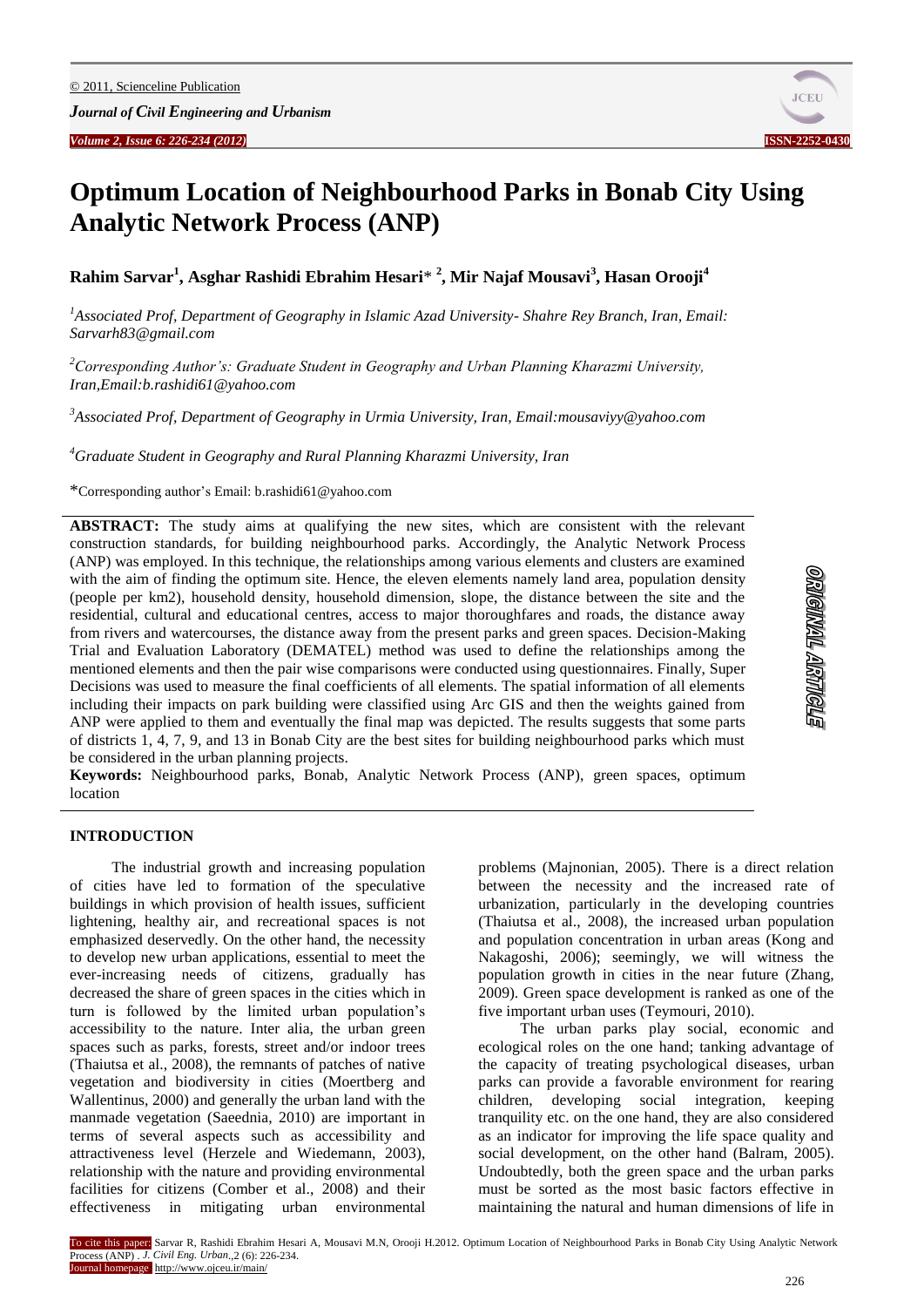the contemporary world (Esmaili et al., 2008). They also are treated as the main indicators used to evaluate the developed state of a country (Balram and Dragicevic, 2005; Mcpherson, 1994), thus they will be helpful in purification of human being's body and soul if they are planned properly. As one of the most important urban services in public spaces, the urban parks play significant roles in improving social cultural, economic and environmental circumstances of the urban areas. Such spaces have been considered in parallel with the growth and agglomeration of the urban areas located in various societies and different strategies have been devised and used for locating and distributing them properly across the urban environments (Ghorbani, 2011). Thus it can be said that as a part of the urban space with enriched environmental, skeletal, social and cultural dimension parks, open spaces and the urban environment (Mcpherson, 1994) play important roles in enhancing and improving the urban living quality (Kantor and Unger,2010; Chiesura, 2004; Majnonian 2005; Kantor and Unge, 2010) and (Haji Alizadeh et al., 2012), providing a favorable condition for citizen (Wolf, 2004); bringing recreation and entertainment (Rabare et al., 2009), paving the way for enjoying aesthetic chances (Kong et al., 2007); improving the urban climate (Nowak and heisler, 2010), enriching biodiversity, preventing soil erosion, absorbing rainfall and pollution, decreasing urban heat islands' impacts (Comber et al; 2008), particularly in the developing countries which contain a number of the world's metropolitan areas (Thaiutsa et al, 2008). They also provide a space for fulfilling the social and cultural negotiations (Thompson; 2002), upgrading the social groups (Germann-Chiari and Seeland, 2004), integrating the social life, promoting welfare, raising children, treating certain diseases (Balram and Dragicevic, 2005) and urban valuable participations which are followed by social, economic and environmental interests (Xizhang, 2009).

An ideal park which is highly consistent with its surrounding applications and usages can be influential in increasing the living quality and improving the economic status of cities (Lotfi et al, 2011). It also is able to facilitate production of goods and provision of services through promoting investment, employment and education and at the same time provides ecosystem services and facilities (Lotfi et al., 2011). On the other hand, the connection between parks and communicating ways are considered as the necessities defined for a neighbourhood park (Lotfi et al., 2011).

As a medium-sized city of the West Azarbaijan province, Bonab City has faced the [high] population density phenomenon over the time. The high population density along with concentrated economic, industrial and commercial activities has caused numerous environmental difficulties and problems. Therefore, construction of green spaces and neighbourhood parks can be effective in mitigating such difficulties and in enhancing the attractiveness of the space to the residents.

In this study, it has been tried to describe the importance of using geographic information systems (GIS) in land uses through focusing on urban green spaces locating in Bonab City. Research, documentary, descriptive, analytical methods as well as field studies

have been taken advantage of in order to collect all necessary data and store them in our database. Then, relying on the GIS potentials the best lands for building new green spaces have been ranked in five groups, namely very good, good, intermediate, poor and very poor. The results demonstrated the strength and potential of the GIS in land use location regarding the broad data.

Analysis of the green space distribution manner (Neighbourhood Park) in a certain limitation and setting the proper areas across the certain borders for building neighbourhood parks constitute pivots of the study. Accordingly, the Analytic Network Process (ANP) has been applied. The independencies and relations among the factors and criteria of our study led us to find ANP as the best option for the research; on the other hand by providing a systemic condition, ANP is the best method for reaching our favourable results. ANP is treated as one of the strongest methods in multi-criteria decision makings, as its application has been maximized during the past years across the scientific centers.

Regarding the fact that the most target of the urban planning is promoting health, welfare and aesthetics, the urban green space location is a key factor in providing the residents with a desirable and favourable urban space. Therefore, the final target of the study is as follows:

Specification of factors which are effective in locating of neighbourhood parks and urban green spaces and the manner of combining them in ANP and GIS with the aim of developing a proper pattern for locating the best site for building parks in the predefined limitation;

Evaluation of parks distribution pattern and identification of the neighbourhoods, located at the predefined limitation, without green spaces;

Offering solutions to enhance applicability and to decline general costs and to refine decision makings on the urban parks locating issue;

Offering solutions to bring about tranquillity and welfare for all walks of life and hence assisting fulfilment of the social justice throughout cities

## **BACKGROUND**

Historically locating parks and green spaces had been challenged many times by a number of researchers. Alexis Comber et al. (2008) examined access to the urban green space in an English City using the Network Analysis in the GIS. They compared accessibility of various religious and ethical groups in terms of the standard criterion, which was a part of the British Government guidelines on supporting the green space. Combining GIS, Fuzzy-TOPSIS and AHP methods, Lotfi et al. (2011) had dealt with the urban parks locating in neighbourhood unit scale. Accordingly, they used various criteria such as accessibility to primary and secondary road network, downtown, and the distance away from the present parks etc. Oh and Jeong (2007) studied the spatial distribution of the Seoul's urban parks. They took advantage of AHP for analyzing the accessibility of passers to Seoul's parks. In their study, Urban Parks and Recreational Services, Nicholas and Shepherd (2001) used GIS technology with the aim of analyzing the accessibility and equality right throughout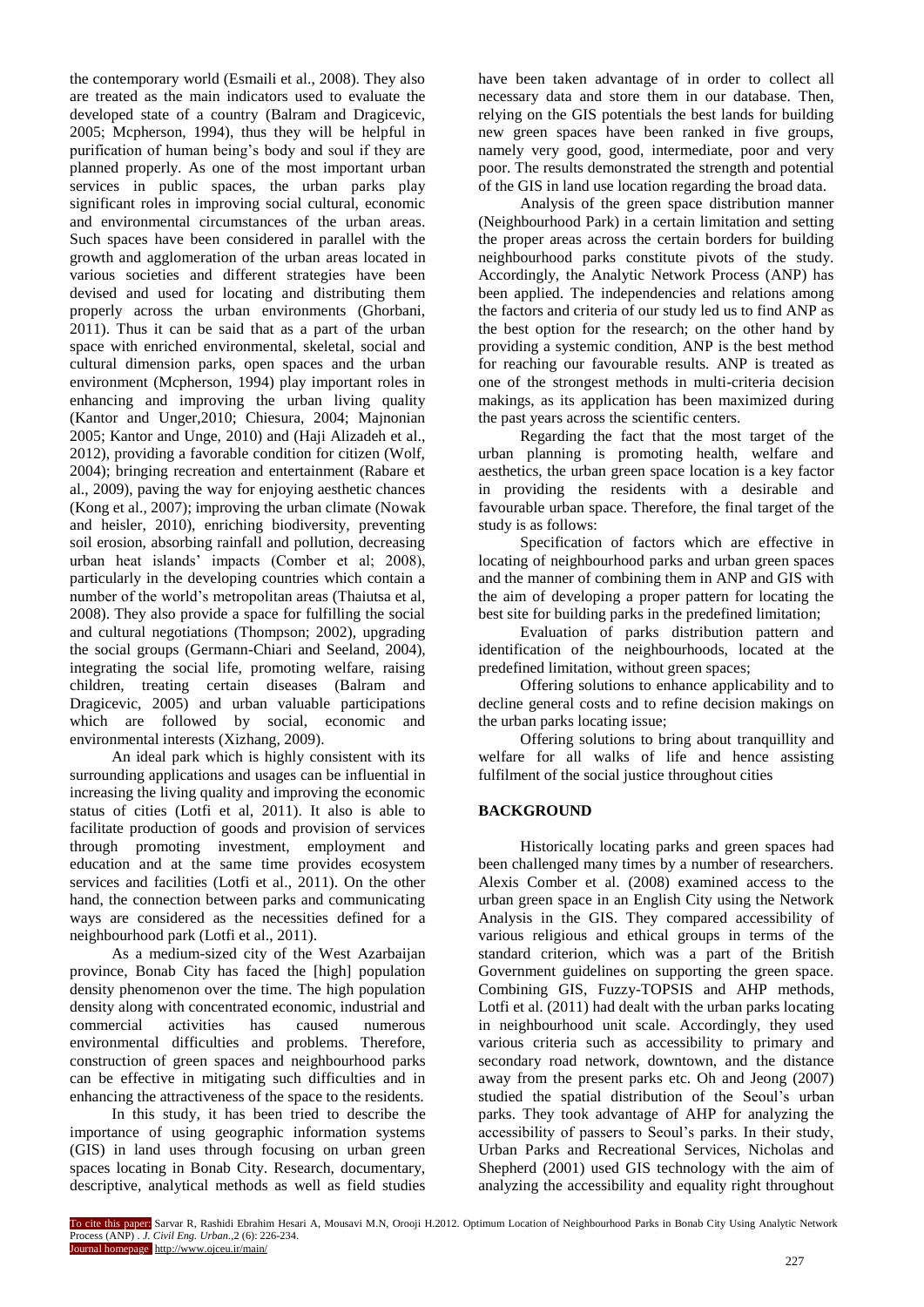the neighbourhood park system. They used demarcation method to specify utilities and population ratio in the selected regions. They also applied ANP for measuring the actual displacement distance alongside the street to the neighbourhood park. Relying on GIS, Mahdi Mohammadi and Ali Akbar Parhizgar (2009) analyzed the spatial distribution and location of the urban parks in strict No.2 of Zahedan City. The results showed that there were not sufficient neighbourhood parks in the studied region. Moreover, the current parks were unbalanced in terms of observing the hierarchical system of the urban fabric. Abdi in his study, location and modeling the urban green space distribution (Neighbourhood Park) in District 1 of Sanandaj City concluded that the available parks failed to meet demands of residents of district 1 of Sanandaj City both in terms of location or frequency and land area. He used analytic hierarchy process (AHP) and overlapping model in his study. The results indicated that the AHP model offers more reasonable and analytic indicators for the regions have been defined as optimum sites for constructing parks (Abdi, 2006). FaribaSotoudehnia and Alexis Comber (2001) began to quantify the perceptual and physical accessibility to the urban green space via integration of GIS, participatory Map in Leicester City, Britain.

## **LOCATION**

The specified location for this study is Bonab Township located in Iran. The city is one of 61 urban points located in East Azarbaijan Province which is located at west wing of Maragheh Township and south Lake Urmia. The area of the city is 778.79 km. It's located at 6.54-37.10N latitude and 45.30-46.00E longitude. Its population density is increasing because of great flood of people who migrate there and it has a young population. According to the census carried out in 2006, about 76586 people live in Bonab City. It has been divided into three main urban districts and 13 urban neighbourhoods (Figure1).



**Figure 1**: Bonab City Spatial Position and the Study Area

## **MATERIALS AND METHODS**

Analytic Network Process (ANP) is a multicriteria decision making technique which was proposed by Thomas Saaty as the most pervasive system for making governmental and non-governmental decisions (Tuzkaya et al., 2008; Garcia-Melon et al, 2009). The technique is helpful for those decision makings in which there are reciprocal relations and correlations among various decision making levels (e.g. purpose, criteria, sub-criteria and alternatives) (Farsijani, 2010). It was offered as a non-hierarchical network for collective analysis of all indicators which performs its task through specifying correlations and relations (Wolfslehner et al., 2005). Today, it is widely used in big decision makings and in the environmental, commercial, energy, transportation etc. evaluations (Khan and Faisal, 2008) and also in setting the optimum or undesired condition and for analyzing sites and facilities (Tuzkaya et al., 2008). In order to remove the AHP model's defect, ANP was proposed. The disadvantages of AHP model were: the relations among elements were unclear, options usually were prioritized based on their higher elements (Wolfslehner et al., 2005), there were unilateral relations among the decision making elements (Khan and Faisal, 2008), presence of independent options and criteria upon dealing with big decisions and difficult evaluation of the relations among the elements and criteria.

For developing an ANP model, one needs to identify the problem, to define criteria and sub-criteria and to specify the relations and their interactions (Wolfslehner et al., 2005). Soling problems using network drastically depends on the modeler talent and formation of the structure does not follow a special rule; hence solving any problem suffer a certain complexity (Qodsipour, 2008). In this method, initially the effective factors of the issue are organized in several clusters. All elements can be related either to the elements within each cluster or other clusters. In the meantime the decision making decision options can be related to the elements. The pair wise comparisons need to be conducted among all elements and the inter-related clusters (Tuzkaya et al., 2008). ANP can include main elements, important elements, intermediate elements and lower level elements. The pair wise comparisons are similar to AHP and based on the importance and preference of an element or a cluster to another element or cluster and they are ranked from 1 to 9 (Weichang, 2009). When the pair wise comparisons were conducted, sensitivity and adaptability are analyzed in order to assess the output sustainability against numerous deviations of evaluations (Whitaker, 2007)

In this study, we decided to use this method for locating the neighbourhood parks, thus, as the first step we have embarked on setting the criteria and indicators necessary in specifying clusters and elements. Initially the related elements to the neighbourhood parks were defined through fulfilling the field studies, querying the related authorities and using the previous studies. Relying on the thematic similarities, eleven main elements of the issue were divided into three clusters including the social, physical and spatial indicators.

To cite this paper: Sarvar R, Rashidi Ebrahim Hesari A, Mousavi M.N, Orooji H.2012. Optimum Location of Neighbourhood Parks in Bonab City Using Analytic Network Process (ANP) . *J. Civil Eng. Urban*.,2 (6): 226-234. Journal homepage http://www.ojceu.ir/main/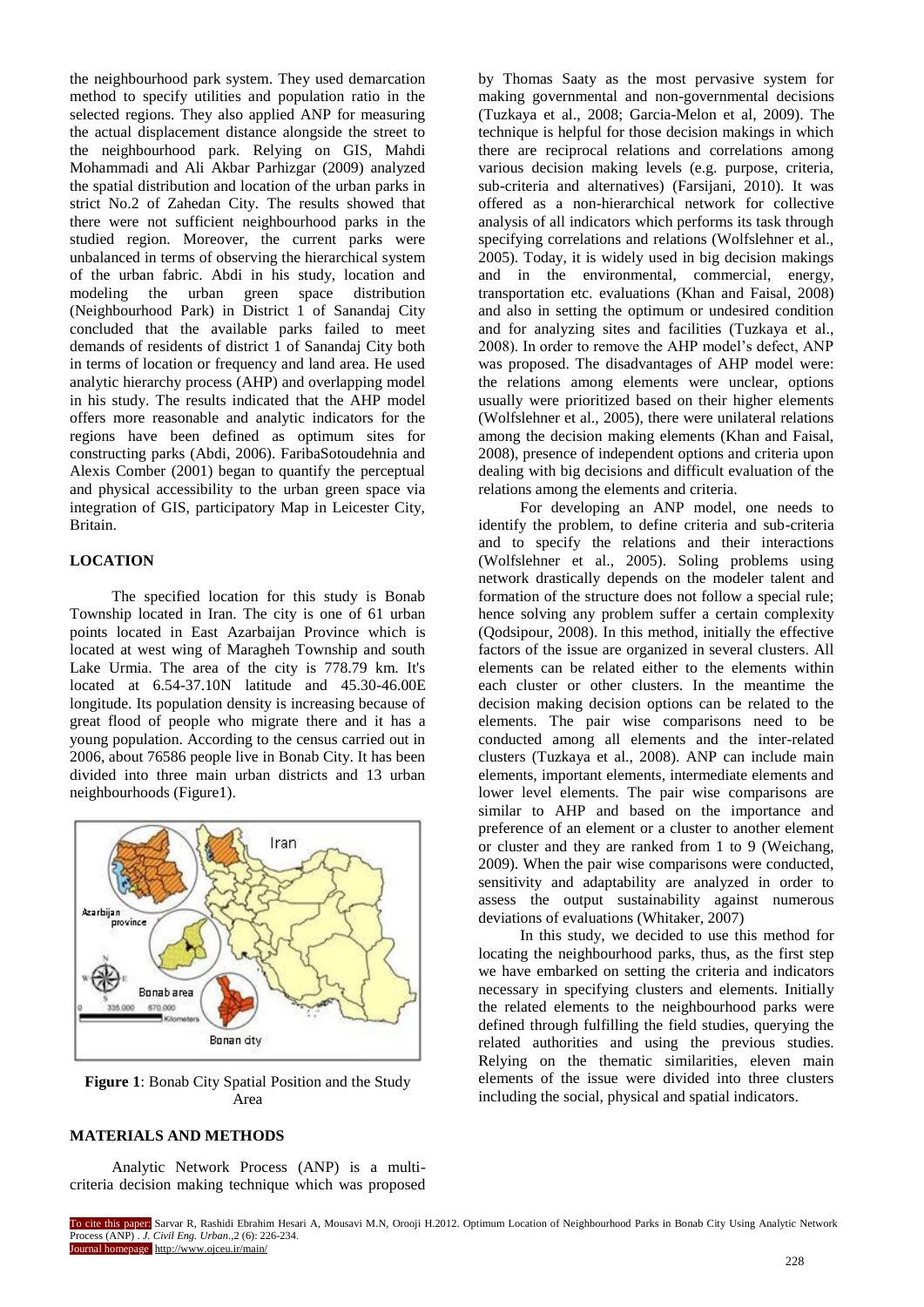#### **Matrix1:** Criteria and indicators for locating the

| neighbourhood parks             |                                                                                                                                                                                                                                                                  |  |  |  |  |
|---------------------------------|------------------------------------------------------------------------------------------------------------------------------------------------------------------------------------------------------------------------------------------------------------------|--|--|--|--|
| <b>Indicators</b><br>(clusters) | Elements                                                                                                                                                                                                                                                         |  |  |  |  |
| <b>Physical</b><br>indicators   | Slope, land area                                                                                                                                                                                                                                                 |  |  |  |  |
| Social<br>indicators            | Population density, household density,<br>household dimension                                                                                                                                                                                                    |  |  |  |  |
| <b>Spatial</b><br>indicators    | Accessibility to thoroughfare network;<br>proximity to education centers;<br>proximity to cultural centers; proximity<br>to residential centers; distance away<br>from the current green space; distance<br>away of lands alongside the river and<br>watercourse |  |  |  |  |

The mentioned elements and clusters were entered in super decisions software and the relations and correlations among elements were defined and specified. Such relations and correlations among elements and clusters can be either reciprocal or unilateral. Decision-Making Trial and Evaluation Laboratory (DEMATEL) questionnaire and process were employed in order to enhance the study's validity which is necessary to determine the relations among elements and the filled questionnaires were used to measure the rate of the unilateral and reciprocal relations among various elements. A total of ten questionnaires were sent to the relevant experts and by which they were asked to compare the elements in the pair wise manner in a matrix and then valuate them in terms of their influence on each other from 1 to 5. After being normalized in Excel, the questionnaire results were processed by Matlab and finally the final results were extracted in Excel. Then, super decision software was used to apply such relations in clusters and elements; the results gained from DEMATEL process were applied on these clusters and elements and the preliminary weighting. Weighting and valuating are the main stages of ANP and in fact are account for doing the pair wise comparisons among elements and clusters. As mentioned before, in ANP the pair wise comparisons are conducted based on the control criterion, hence, an element or cluster may be treated as a control criterion only when its influence level has been verified in DEMATEL process.

The questionnaire process was used for weighting and conducting the pair wise comparisons. A total of 30 questionnaires were sent to experts and they were asked to compare clusters and elements in terms of their importance and preference rate (from 1 to 9) while considering the control criterion for each section. The results of the questionnaires were measured using Copeland model and program. After the final value of all comparisons were determined, the gained values and weights from questionnaires were transferred into super decision software and eventually the software used such weights to measure coefficient and final weight of the study through super-matrix process and normalizing it by clusters' weight. The weights are exactly the final weights of the elements which must be applied to the data layers in ARC GIS software for measuring the final location of the Bonab City neighbourhood parks. The last step is limited to working with ARC GIS software. In this step, layers of information of each element are classified and scored in terms of their importance in the loss location. Layers are classified and scored using the program. Eventually, for developing the final map of the neighbourhood parks, all the classified layers were combined using Raster Calculator tool and the final weights for each element, measured in ANP, were applied to the related layers.

#### **RESULTS**

As it was pointed out in the measurement process of ANP model, after determining the relations among criteria through questionnaires and determining the initial coefficient of each element using pair wise comparisons, which have been carried out based on the questionnaire, all coefficients of elements were collected in a super-matrix. Three types of super-matrices were measured for measuring the final coefficient: 1.nonweight super matrix, 2. weight super matrix, and 3. limit super matrix.

The weight super matrix is the sum of initial results gained from the initial matrices. Weight super matrix was provided in the Matlab software through normalizing of the arrays related to the non-weight matrix. Finally, all figures and values of the weight super matrix are multiplied in a fixed figure for providing the limit super matrix and it will be continued until a similar coefficient is found for all elements and options. The super matrix shows a fixed coefficient for all elements (matrix 1). After measuring the limit matrix, the last step for determining the final value and coefficient of the elements is started; in this stage the result of matrices of clusters is measured and the coefficients of elements and options are normalized in the limit super matrix using coefficient of clusters.



**Diagram1.**Final coefficient of all elements in ANP model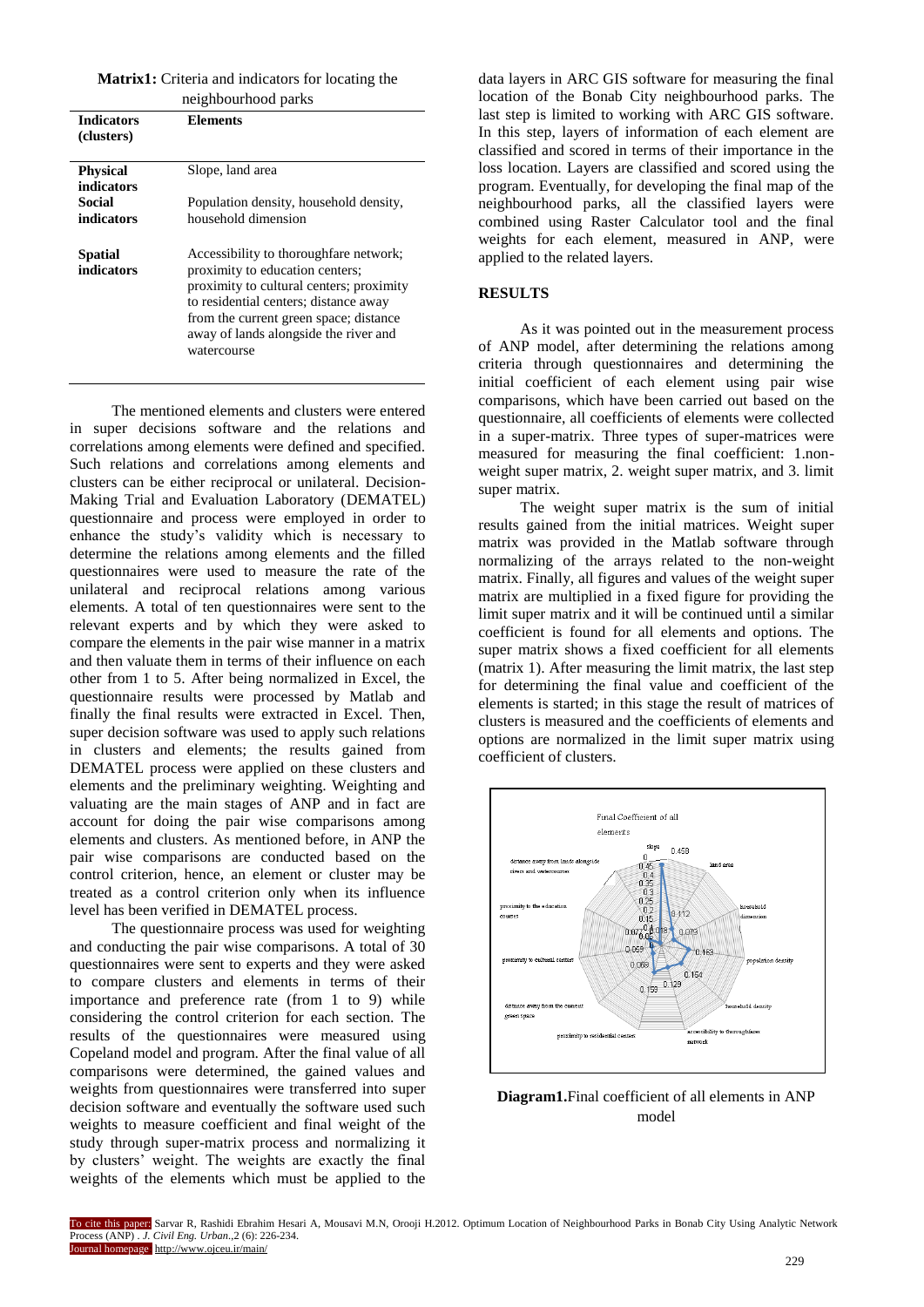|                              |                                                                             | <b>Physical</b><br>indicators |              | <b>Social indicators</b> |                           |                      | <b>Spatial indicators</b>                      |                                           |                                                           |                                     |                                         |                                                                             |
|------------------------------|-----------------------------------------------------------------------------|-------------------------------|--------------|--------------------------|---------------------------|----------------------|------------------------------------------------|-------------------------------------------|-----------------------------------------------------------|-------------------------------------|-----------------------------------------|-----------------------------------------------------------------------------|
|                              |                                                                             | slope                         | Land<br>area | Household<br>dimension   | Populati<br>on<br>density | Household<br>density | Accessibility<br>to<br>thoroughfare<br>network | Proximity<br>to<br>residential<br>centers | Distance<br>away<br>from the<br>current<br>green<br>space | Proximity<br>to cultural<br>centers | Proximity<br>to<br>education<br>centers | Distance<br>away from<br>lands<br>alongside<br>the river and<br>watercourse |
| <b>Physical</b>              | Slope                                                                       | 0.038                         | 0.038        | 0.038                    | 0.038                     | 0.038                | 0.038                                          | 0.038                                     | 0.038                                                     | 0.038                               | 0.038                                   | 0.038                                                                       |
| indicators                   | Land area                                                                   | 0.025                         | 0.025        | 0.025                    | 0.025                     | 0.025                | 0.025                                          | 0.025                                     | 0.025                                                     | 0.025                               | 0.025                                   | 0.025                                                                       |
| <b>Social</b><br>indicators  | Household<br>dimension                                                      | 0.136                         | 0.136        | 0.136                    | 0.136                     | 0.136                | 0.136                                          | 0.136                                     | 0.136                                                     | 0.136                               | 0.136                                   | 0.136                                                                       |
|                              | Population<br>density                                                       | 0.208                         | 0.208        | 0.208                    | 0.208                     | 0.208                | 0.208                                          | 0.208                                     | 0.208                                                     | 0.208                               | 0.208                                   | 0.208                                                                       |
|                              | Household<br>density                                                        | 0.169                         | 0.169        | 0.169                    | 0.169                     | 0.169                | 0.169                                          | 0.169                                     | 0.169                                                     | 0.169                               | 0.169                                   | 0.169                                                                       |
| <b>Spatial</b><br>indicators | Proximity to<br>thoroughfare<br>s network                                   | 0.122                         | 0.122        | 0.122                    | 0.12                      | 0.122                | 0.122                                          | 0.122                                     | 0.122                                                     | 0.122                               | 0.122                                   | 0.122                                                                       |
|                              | Proximity to<br>residential<br>centers                                      | 0.112                         | 0.112        | 0.112                    | 0.112                     | 0.112                | 0.112                                          | 0.112                                     | 0.112                                                     | 0.112                               | 0.112                                   | 0.112                                                                       |
|                              | Distance<br>away from<br>the current<br>green space                         | 0.076                         | 0.076        | 0.076                    | 0.076                     | 0.076                | 0.076                                          | 0.076                                     | 0.076                                                     | 0.076                               | 0.076                                   | 0.076                                                                       |
|                              | Proximity to<br>the cultural<br>centers                                     | 0.043                         | 0.043        | 0.043                    | 0.043                     | 0.043                | 0.043                                          | 0.043                                     | 0.043                                                     | 0.043                               | 0.043                                   | 0.043                                                                       |
|                              | Distance<br>away from<br>the<br>education<br>centers                        | 0.085                         | 0.085        | 0.085                    | 0.085                     | 0.085                | 0.085                                          | 0.085                                     | 0.085                                                     | 0.085                               | 0.085                                   | 0.085                                                                       |
|                              | Distance<br>away from<br>lands<br>alongside the<br>river and<br>watercourse | 0.018                         | 0.018        | 0.018                    | 0.018                     | 0.018                | 0.018                                          | 0.018                                     | 0.018                                                     | 0.018                               | 0.018                                   | 0.018                                                                       |

**Matrix2.** The super matrix of all elements related to location of the neighbourhood parks of Bonab City

At the end of this procedure, the final coefficient for all elements was gained through the following super matrix and matrices of clusters measurements:

**Matrix3**. Matrix of clusters related to the optimum location of neighbourhood parks of the Bonab

|                                                 | City                        |                               |                              |
|-------------------------------------------------|-----------------------------|-------------------------------|------------------------------|
| <b>Final value for</b><br>indicators' pair wise | <b>Social</b><br>indicators | <b>Physical</b><br>indicators | <b>Spatial</b><br>indicators |
| comparisons                                     |                             |                               |                              |
| Physical indicators                             | 0.172                       | 0.512                         | 0.012                        |
| Social indicators                               | 0.391                       | 0.512                         | 0.261                        |
| Spatial indicators                              | 0.453                       | 0.012                         | 0.754                        |

After measurement of the final coefficients for each element using ANP model, the coefficients need to be applied to the layer of information of each element and its final map must be depicted in ARC GIS software.

Accordingly, initially the layers of information were classified and equalized in terms of their value in order to conduct the final analysis across the urban neighbourhoods of Bonab City. Thus, the vector layer converted to Raster format. The slope layer was prepared from DEM map of Bonab City and was classified in three classes. The slope 2-15% is the best slope for building neighbourhood parks. The land area layer has been classified in three classes when it converted to raster. Blocks with 0.5 to 2 ha land area had the most roper condition for building the neighbourhood parks. Layers related to the social indicators cluster were provided calculating the population rate and number of households living in Bonab City neighbourhoods. For measuring the population density the population rate of each block was divided by the land area and was classified in 5 classes after being converted to raster layer. Regarding the social cluster, higher population densities are preferred to build neighbourhood parks. Likewise, the household density was measured through dividing number of households by the land area. In our study, higher household densities are preferred for building neighbourhood parks. It is the case for the household dimension layer. The spatial clusters layer was provided from the region's land use layer. Cultural, education, and residential uses were separated from the use layers and then were divided into five classes after converting to raster layer. Proximity to cultural, residential and education centers were considered as strength point for all three mentioned layers. Short distances to the cultural, residential and education centers were preferred for building the neighbourhood park. Layers of parks and the current green space, main roads, watercourses and rivers were also separated from the uses layer and were divided into five classes after being converted into the raster layer. For such layers proximity was treated as a negative point. Further distances from such uses were preferred for building the neighbourhood parks. Eventually, all of the classified layers were prepared as follows: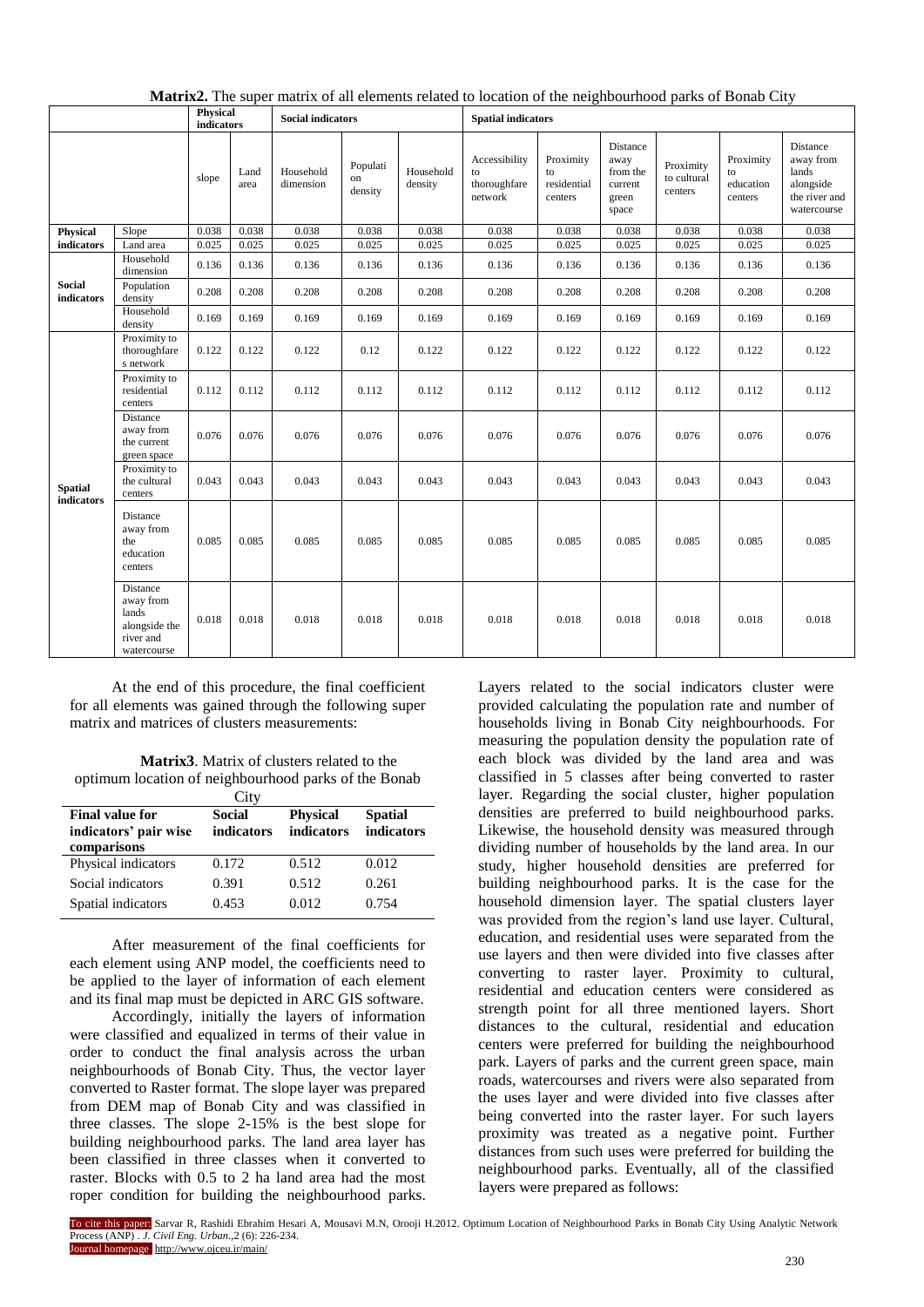



To cite this paper: Sarvar R, Rashidi Ebrahim Hesari A, Mousavi M.N, Orooji H.2012. Optimum Location of Neighbourhood Parks in Bonab City Using Analytic Network Process (ANP) . *J. Civil Eng. Urban*.,2 (6): 226-234. Journal homepage: http://www.ojceu.ir/main/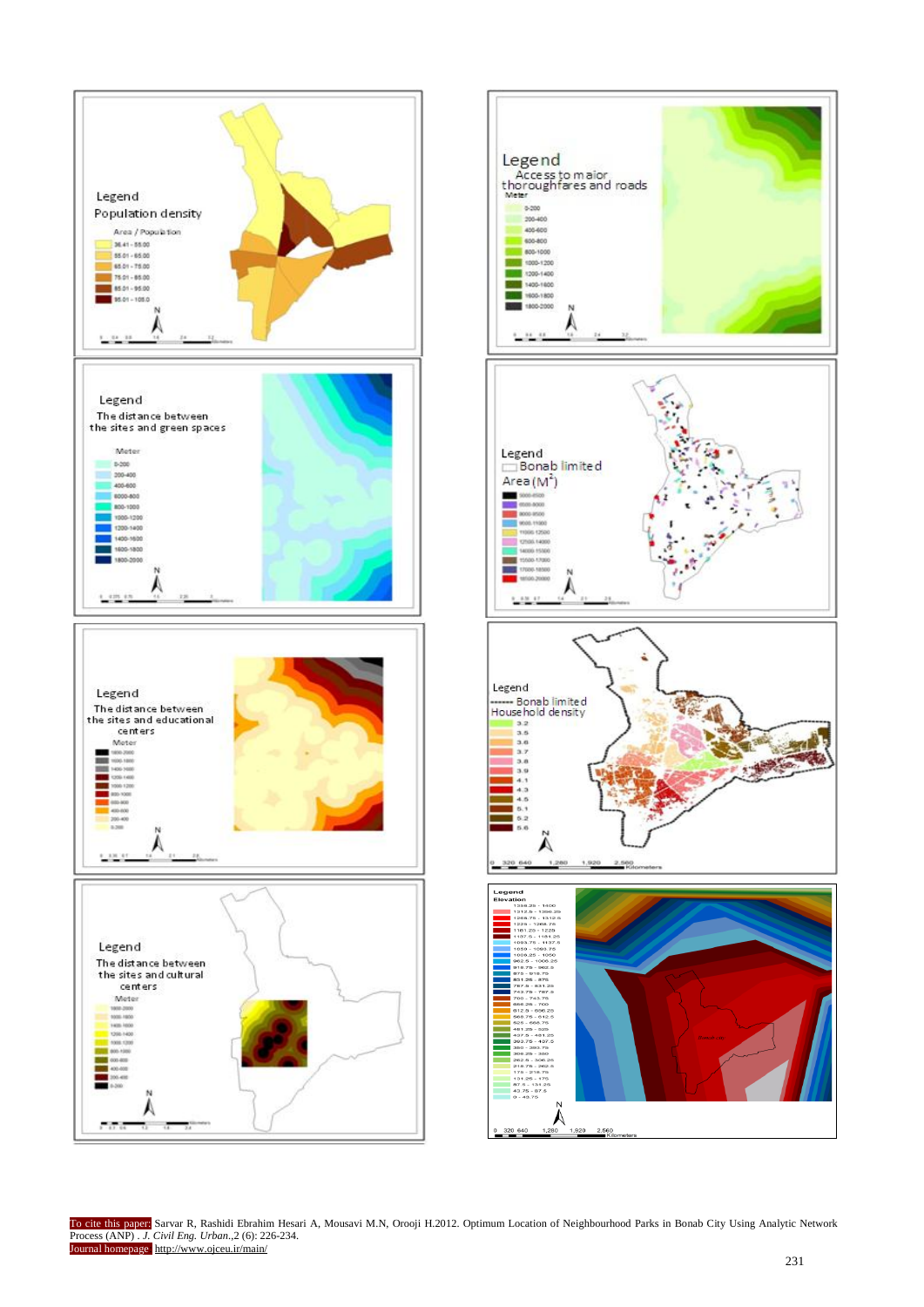

**Maps (1-11)**.layers necessary for each element based on ANP model in ARC GIS environment

Finally all layers were combined and all coefficients measured by ANP model were applied and the final map for the optimum sites for building neighbourhood parks were provided in the Raster Calculator part of the ARC GIS software, as follows:



**Map12.** The optimum locations for building neighbourhood parks at Bonab City

## **CONCLUTION**

Finding optimal and proper location for various urban uses and urban service rendering centers will decrease costs on the one hand and will increase quality of services and hence the efficiency rate on the other hand. Inter alia, the urban parks, as the most open and public spaces of cities, play considerable roles in improving the social, cultural, economic and environment condition of the urban areas. Such spaces have grabbed more attentions in parallel with growth of area and population of the urban regions in various countries; hence various strategies have been invented and used to locate and distribute them properly throughout the urban environments.

In this study, initially we classified the 11 following elements including land area, population density, household density, household dimension, slope rate, distance away from residential, cultural and education centers, accessibility to main roads and thoroughfares, distance away from rivers and watercourses, distance away from the current parks and green spaces into 3 clusters. Then DEMATEL model was used to determine the relations among the elements and the pair wise comparisons were carried out using questionnaires. Finally super decisionssoftware was employed to measure the final coefficient of all elements. Then ARC GIS software was used to classify the layers of information of all elements in terms of their influence rate on construction of the neighbourhood parks of Bonab City; the weights measured by ANP were applied to them and finally the final map for the proper locations for building the neighbourhood parks in Bonab City were prepared.

Comparing the green space per capita in Bonab City with 10.2 sq-m shows the lack of the green space in the city, as neither the spatial distribution of the neighbourhood parks nor the defined standards are in the good condition in the city. Thus, building the neighbourhood parks with the aim of enhancing the welfare level of residents, realizing the social justice and providing fair urban services and resources seems necessary.

Combining the final applied weights of the criteria gained from ANP model in GIS environment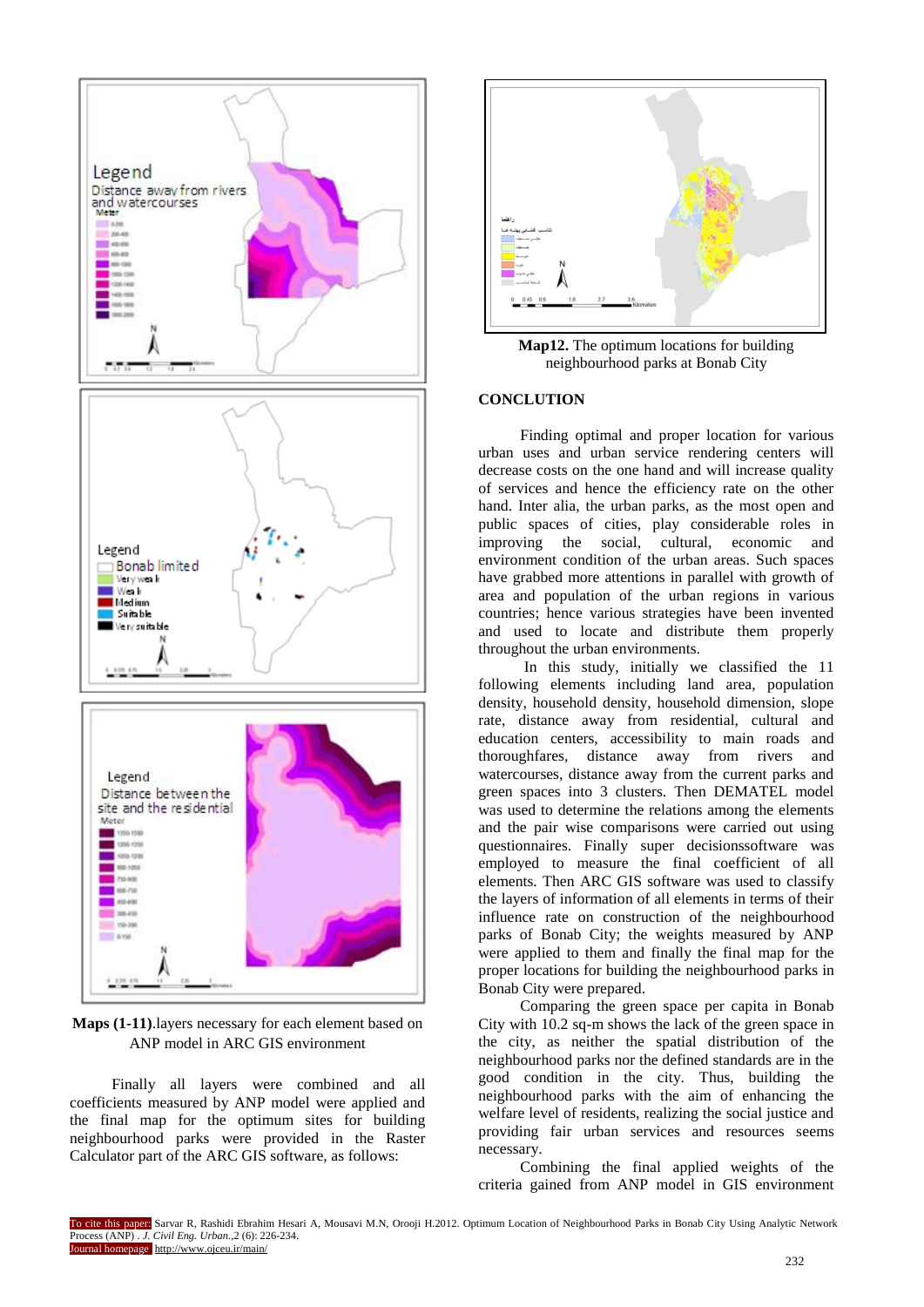showed proper areas for locating neighbourhood parks at districts 1, 4, 7, 9 and 13 of the city. The mentioned districts enjoy high population density. Regarding the fact that the most important criteria for building a park or a green space is the population level and demand of users, for finding good location for parks the crowded centers must be stressed, particularly.

## **REFRENCES**

- 1. Balram S, Dragicevic S. (2005). Attitudes toward urban green spaces: integrating questionnaire survey and collaborative GIS techniques to improve attitude measurements. Landsc. Urban Planning, 28:147-162
- 2. Chiesura A. (2004). The role of urban parks for the sustainable city. Landscape and Urban Planning, 68 : 129–138
- 3. Comber A, Brunsdon C, Green E (2008). Using a GISbased network analysis to determine urban greenspace accessibility for different ethnic and religious groups. Landscape and Urban Planning, 86:103–114
- 4. Esmaili Sari A, LatifiOskoie N. (2008).Economicrecreational Valuation of Aunibn Ali Forest Park of Tabriz. Environmental Sciences and Technilogy Magazine, 39:208-217
- 5. Farsijani H, Malmir R, Hamzehi E (2010). Analyzing the implementation of on-time production system using ANP technique. management studies in Iran Magazine, 69: 165-183
- 6. Farajzadeh Asl M, Sarvar H. (2002). Management and location of the education centers using geographical information system. geographical studies periodical, 67
- 7. García-Melón M, Gómez-Navarro T, Acuña-Dutra S. (2009). An ANP Approach to Assess the Sustainability of Tourist Strategies for the Coastal NP of Venezuela. 5th International Vilnius Conference, EURO Mini Conference "Knowledge-Based Technologies and OR Methodologies for Strategic Decisions of Sustainable Development" (KORSD-2009) ,September 30–October 3, 2009, Vilnius, LITHUANIA
- 8. Germann-Chiari C, Seeland K. (2004). Are urban green spaces optimally distributed to act as places forsocial integration? Results of a geographical information system(GIS) approach for urban forestry research; Forest Policy and Economics,6: 3–13
- 9. Ghorbani R, pourmohammadi M, Beheshtiroi M. (2011). Analysis of the East Azarbaijan Urban Parks Typology using Granz Analytical Model, Regional Urban Studies Magazine, 8:19-38
- 10.Haji Alizadeh J , Rashidi A, Roshanroodi S., Kamal Alavi S.V., Zarafshan A. (2012). Spatial Green Spaces Distribution Analysis Using Spatial Correlation Analyze Models: A Bonab City Case Study. Online J. Civil Eng. Urban,2: 45-50
- 11. Herzele A, Wiedemann T. (2003). A monitoring tool for the provision of accessible and attractive urban green spaces; Landscape and Urban Planning,63:109–126
- 12. Kantor N, Unger J. (2010). Benefits and opportunities of adopting GIS in thermal comfort studies in resting places: An urban park as an example. Landscape and Urban Planning, 98:36–46
- 13. Khan S, Nishat FM. (2008). An analytic network process model for municipal solid waste disposal options. Waste Management,28:1500–1508
- 14. Kong F, Yin H, Nakagoshi N. (2007). Using GIS and landscape metrics in the hedonic price modeling of the amenity value of urban green space: A case study in Jinan City, China. Landscape and Urban Planning, 79:240–252
- 15. Kong F, Nakagoshi N. (2006). Spatial-temporal gradient analysis of urban green spaces in Jinan, China. Landscape and Urban Planning,78:147–164
- 16. Leghaie H, Tabari M. (2003). Safety management in parks and green spaces of Tehran (case study: district no. 3). environmental sciences and technology magazine, 19: 29-38
- 17. Lotfi S, Manouchehri A, Ahar H and Ramazani M. (2011). Pixel-based Site Selection of Local Park Using Integrated Method of GIS, FTOPSIS and AHP.Journal of Advances in Developmental Research,2:134-150
- 18. Majnonian H. (2005). A discussion on parks, green space and recreational centers. Parks and green space organization publication, Tehran Municipality
- 19. McPherson E. G. 1994. Using Urban Forests for Energy Efficiency and Carbon Storage. Journal of Forestry, 92: 36-41
- 20. Moertberg U, Wallentinus H. (2000). Red-listed forest bird species in an urban environment ـassessment of green space corridors. Landscape and Urban Planning,50: 215-226
- 21. NaqshMohit Consulting Engineers. (2006). Bonab City Detailed Design Statistical Center of Iran, Population and Housing Census
- 22. Nowak David J, Hesiler Gordon M. (2010). Air Quality Effects of Urban Trees and Parks; national recreation and park association, Research Series, Publisher: Ashburn, VA : National Recreation and Park Association
- 23. Oh Kyushik, J. (2007). Assessing the spatial distribution of urban parks using GIS. Landscape and Urban Planning, 82 : 25–32
- 24. Parhizghar A.A, Mohammadi M. (2009).Site selection and spatial analysis of city parks distribution using geographic information system (A case study in Zahedan city; district II).Urban management, 23:17-27
- 25. Qudsipoor H. (2008).AHP, Amir Kabir University Publication, 6th edition
- 26. Rabare Rose S, Okecke R, Onyango G. (2009). The role of urban parks and socio-economic development: case study of KISUMU KENYA. heoretical and Empirical Researches in Urban Management, 12: 22 – 36
- 27. Rad B, Naderi M, Soltani A (2011). Clustering and ranking university majors using data mining and AHP algorithms: A case study in Iran; Expert Systems with Applications,38:755–763
- 28.Rahmani M. (2003). Analyzing the decision making trend in locating parks and open spaces and its influence in their security. SabzinehSharq magazine, third year,6
- 29.Saeednia A. (2010). organ green space, Municipality Green Book, Urban Studies and Planning Center, Ministry of Interior, 13th edition;
- 30.Teymouri R, RoustaiSh, AkbariZamani A, Ahadnejad M. (2010). evaluation of spatial-terrain proportion of the urban parks using GIS (case study: neighbourhood parks